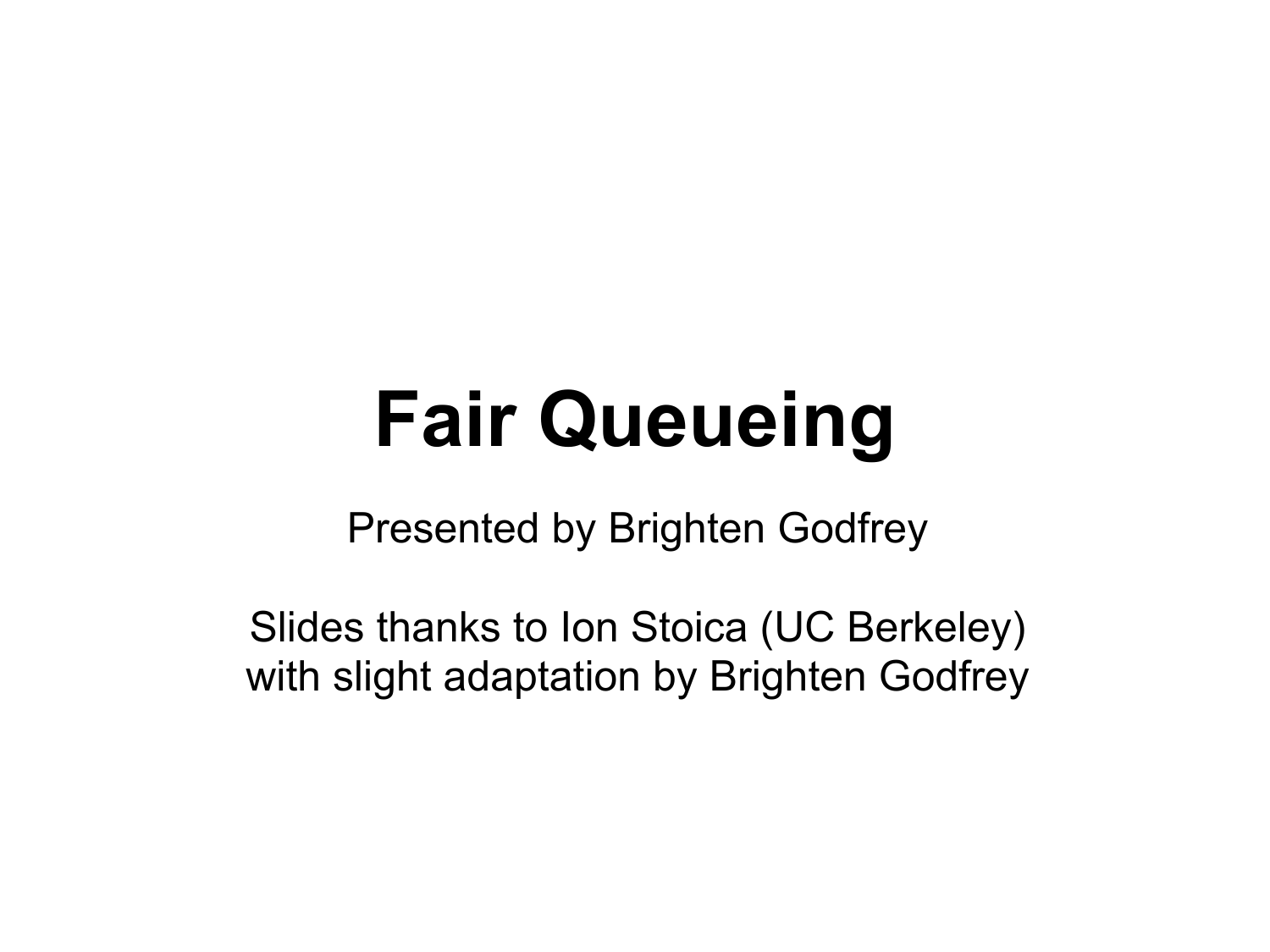## **Traditional queueing**

- Traditional Internet
	- Congestion control mechanisms at end-systems, mainly implemented in TCP
	- Routers play little role
- Router mechanisms affecting congestion management
	- Scheduling
	- Buffer management
- **Traditional routers** 
	- FIFO
	- Tail drop

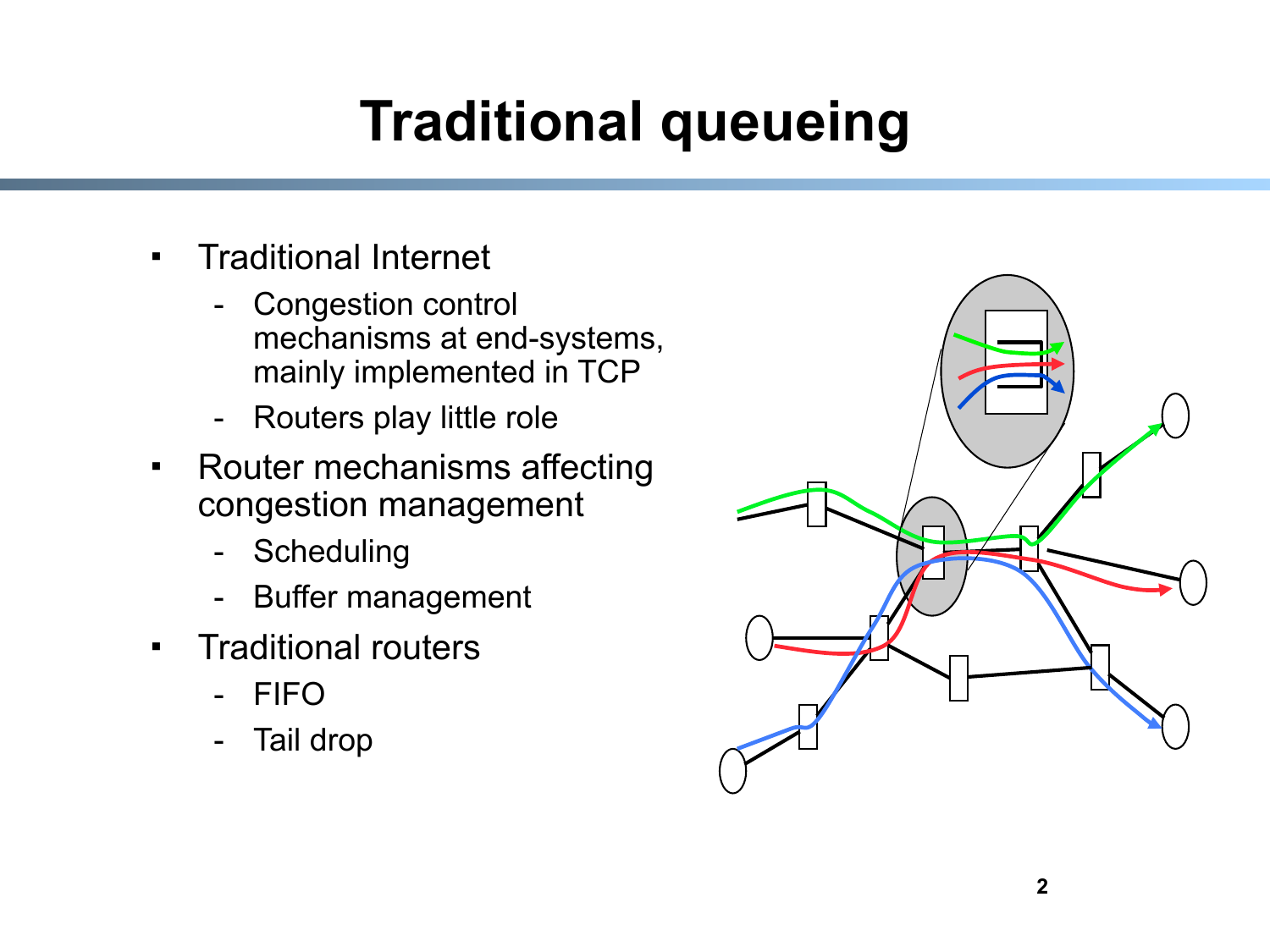## **Drawbacks of FIFO with Tail-drop**

- **Buffer lock out by misbehaving flows**
- Synchronizing effect for multiple TCP flows
- **Burst or multiple consecutive packet drops** 
	- Bad for TCP fast recovery



**3**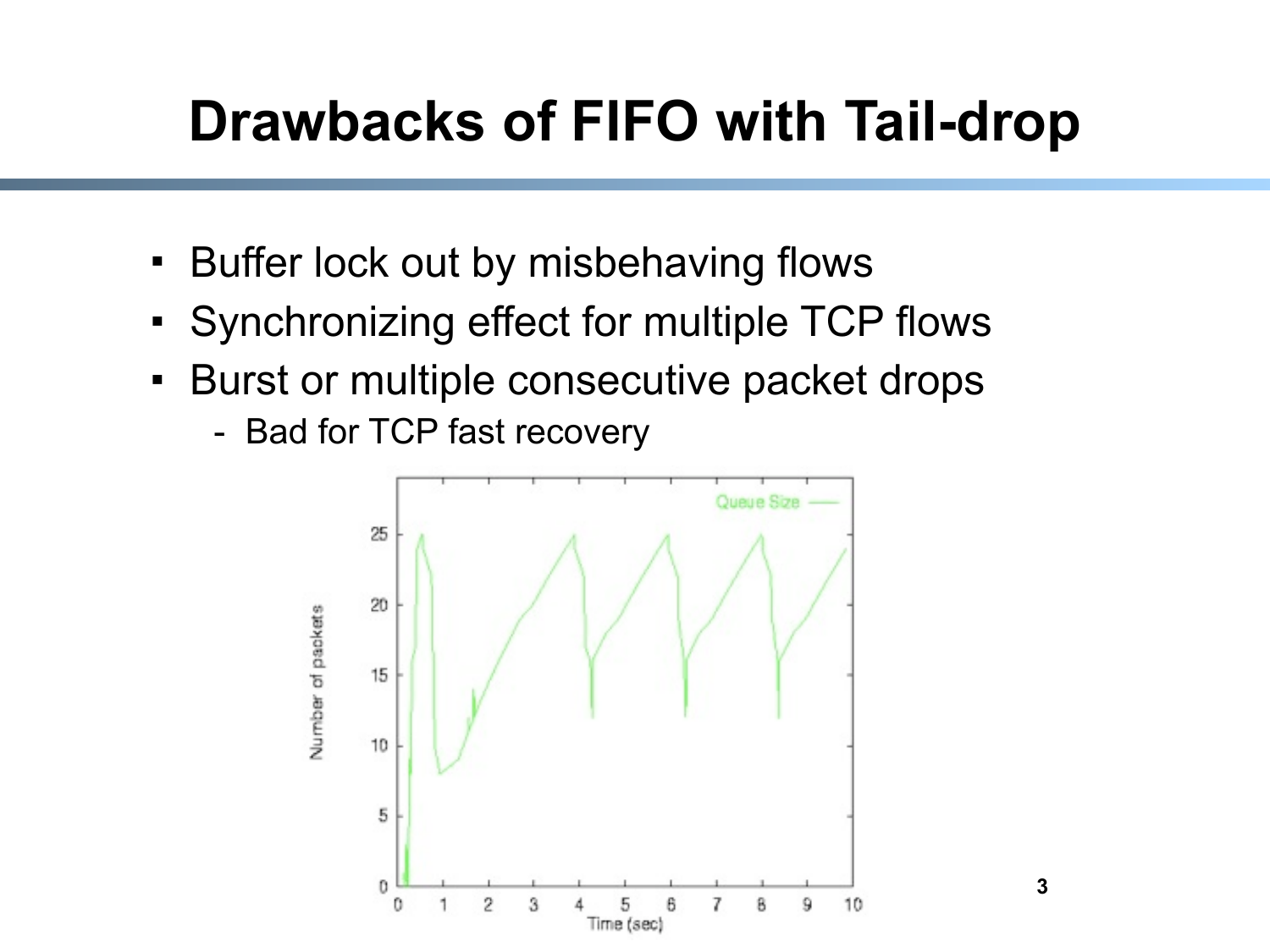## **RED**

- FIFO scheduling
- **Buffer management:** 
	- Probabilistically discard packets
	- Probability is computed as a function of average queue length (why average?)

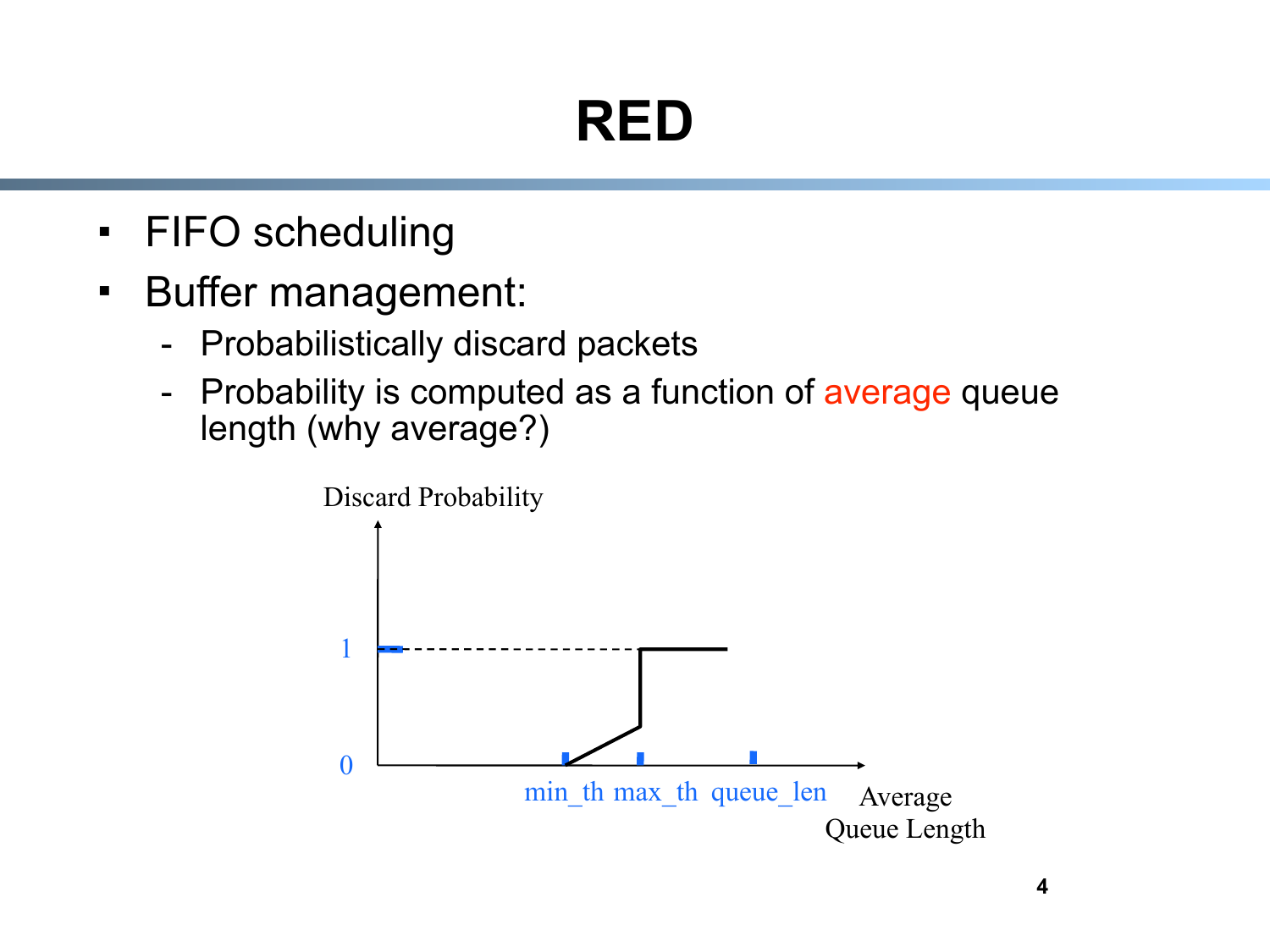#### **RED Advantages**

- Absorb burst better
- Avoids synchronization
- Signal end systems earlier
- And XCP would be even better than RED in these regards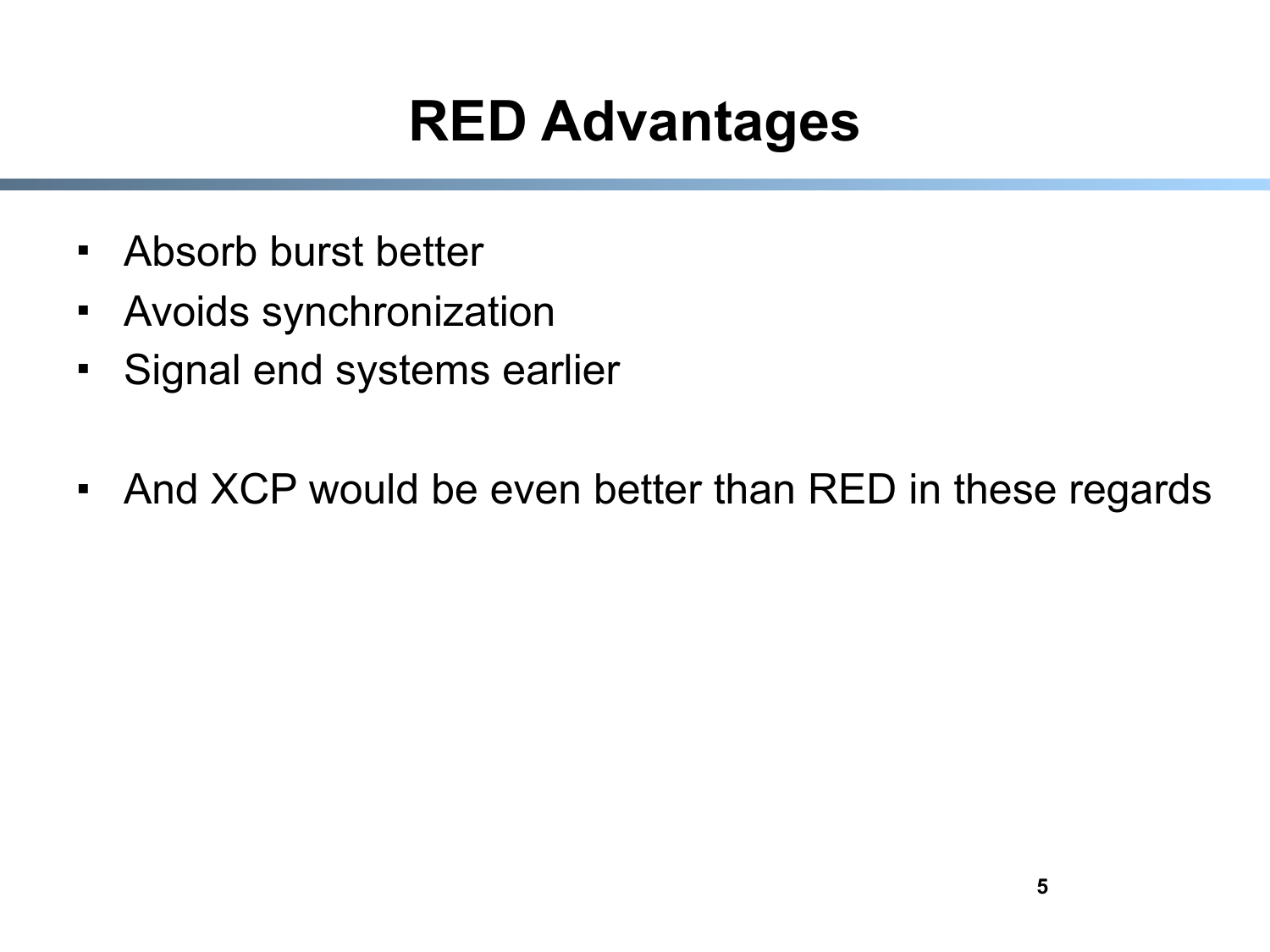## **But still no isolation between flows**

- No protection: if a flow misbehaves it will hurt the other flows
- Example: 1 UDP (10 Mbps) and 31 TCP's sharing a 10 Mbps link



RED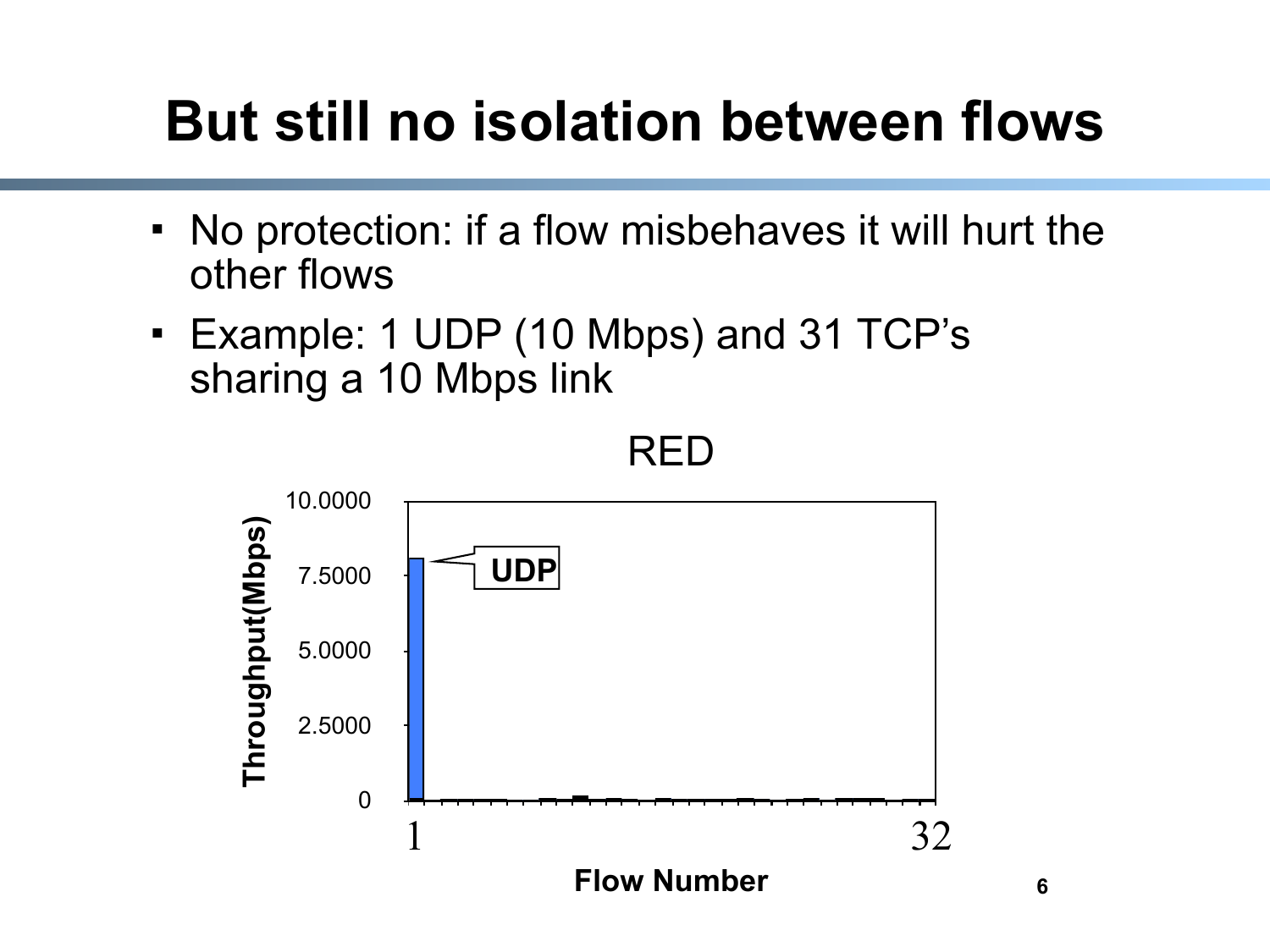## **A first solution**

- Round-robin among different flows [Nagle '87]
	- One queue per flow

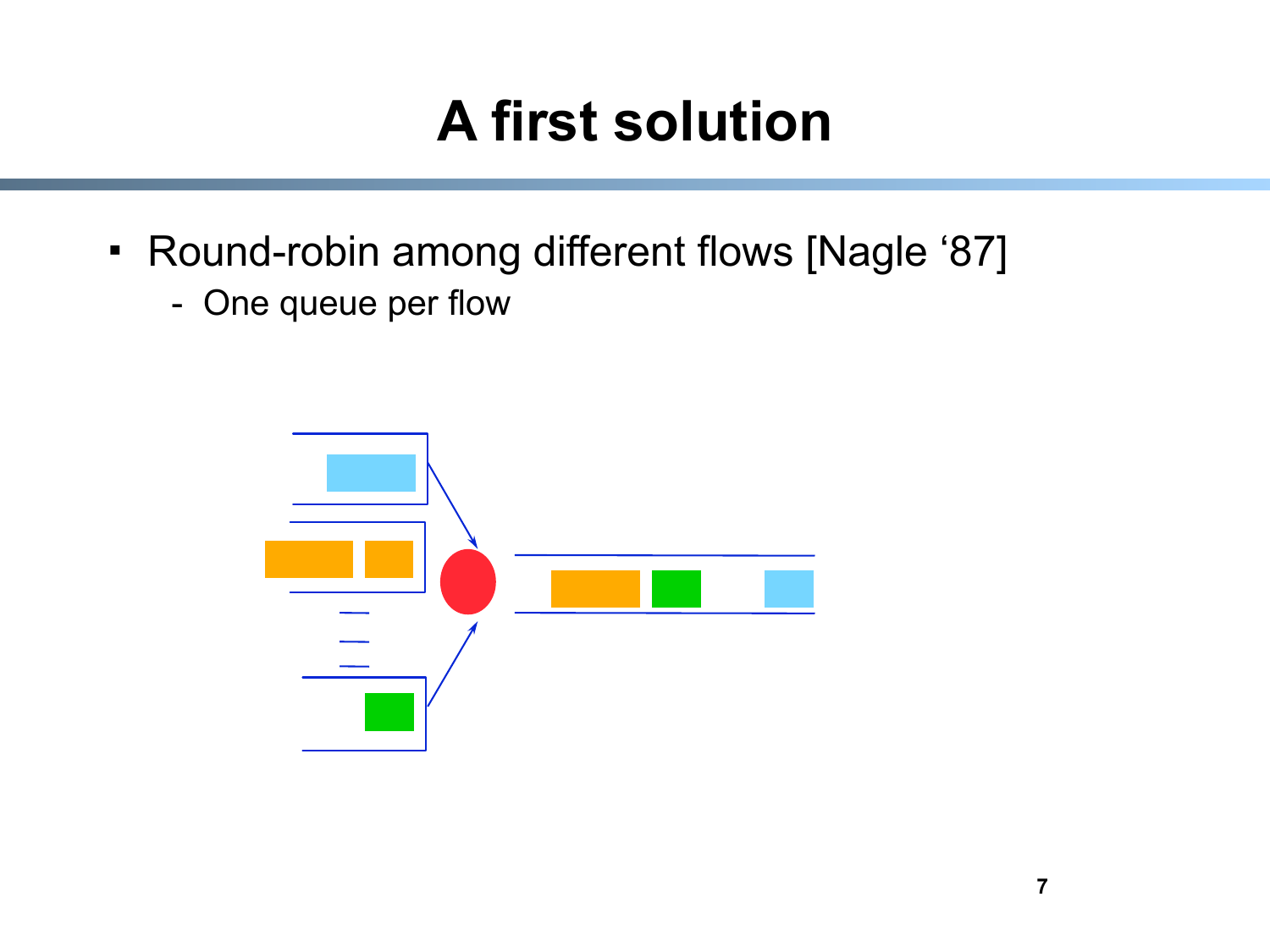## **Round-Robin Discussion**

- Advantages: protection among flows
	- Misbehaving flows will not affect the performance of wellbehaving flows
	- FIFO does not have such a property
- Disadvantages:
	- More complex than FIFO: per flow queue/state
	- Biased toward large packets a flow receives service proportional to the number of packets (When is this bad?)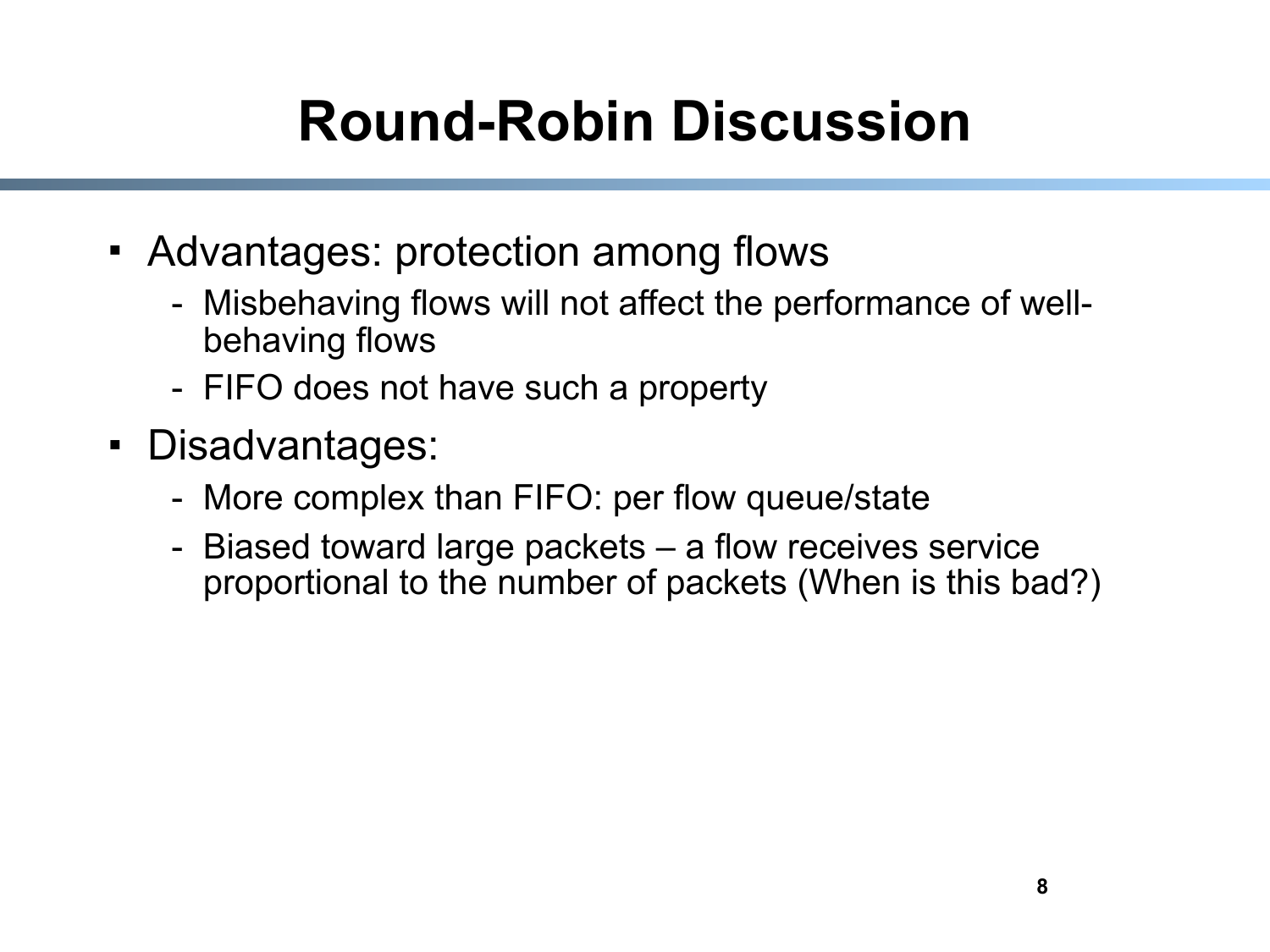## **Fair Queueing (FQ) [DKS'89]**

- Define a fluid flow system: a system in which flows are served bit-by-bit
	- i.e., bit-by-bit round robin
- Advantages
	- Each flow will receive exactly its max-min fair rate
	- ...and exactly its fair per-packet delay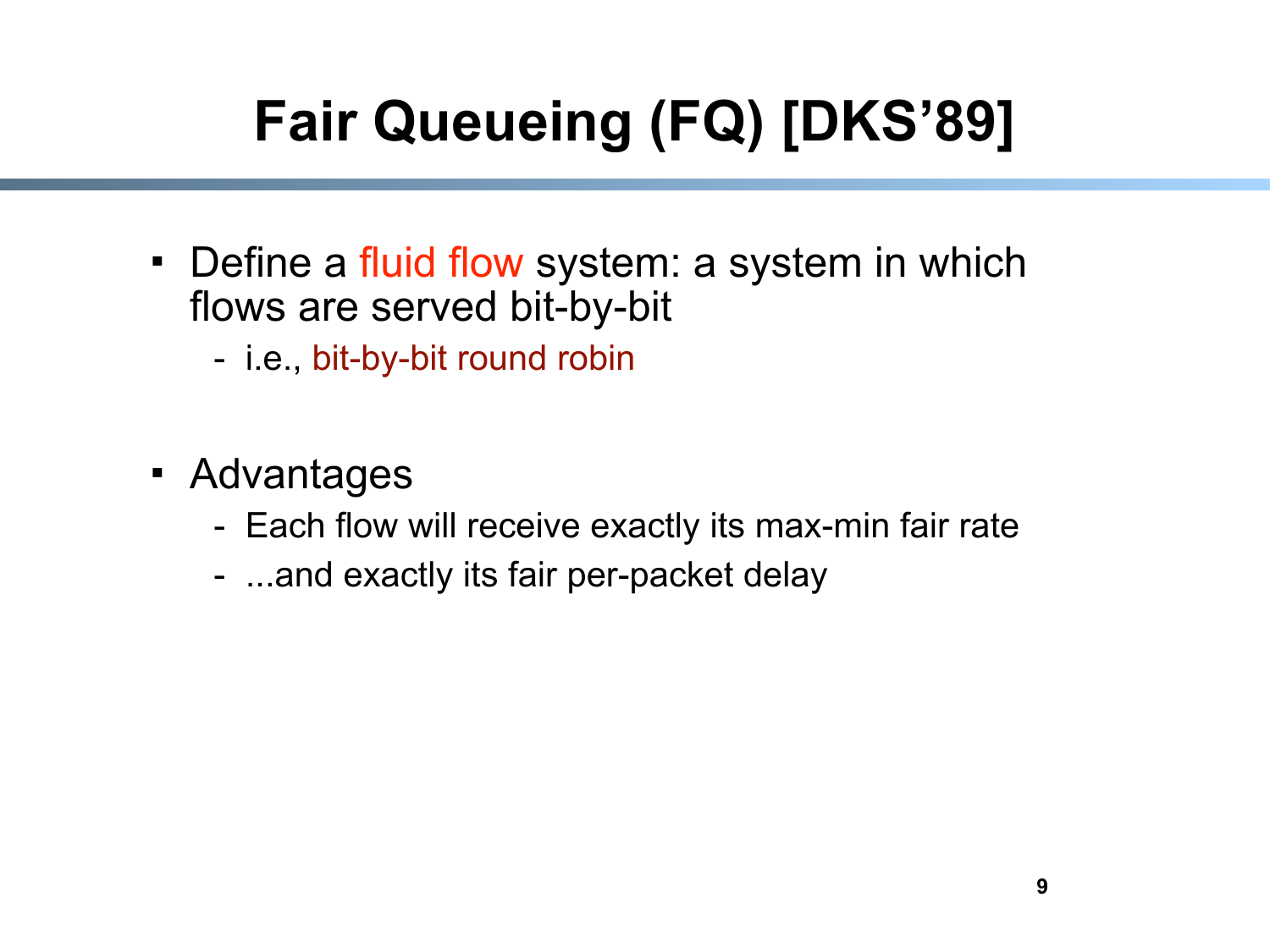## **Max-Min Fairness**

#### Denote

- *C* link capacity
- *N* number of flows
- *ri* – arrival rate
- Max-min fair rate computation:
	- 1. compute *C/N*
	- 2. if there are flows *i* such that  $r_i \leq C/N$ , update C and N

$$
C = C - \sum_{i \, s.t \, r_i \leq C} r_i
$$

- 3. if no,  $f = C/N$ ; terminate
- 4. go to 1
- A flow can receive at most the fair rate, i.e.,  $min(f, r_i)$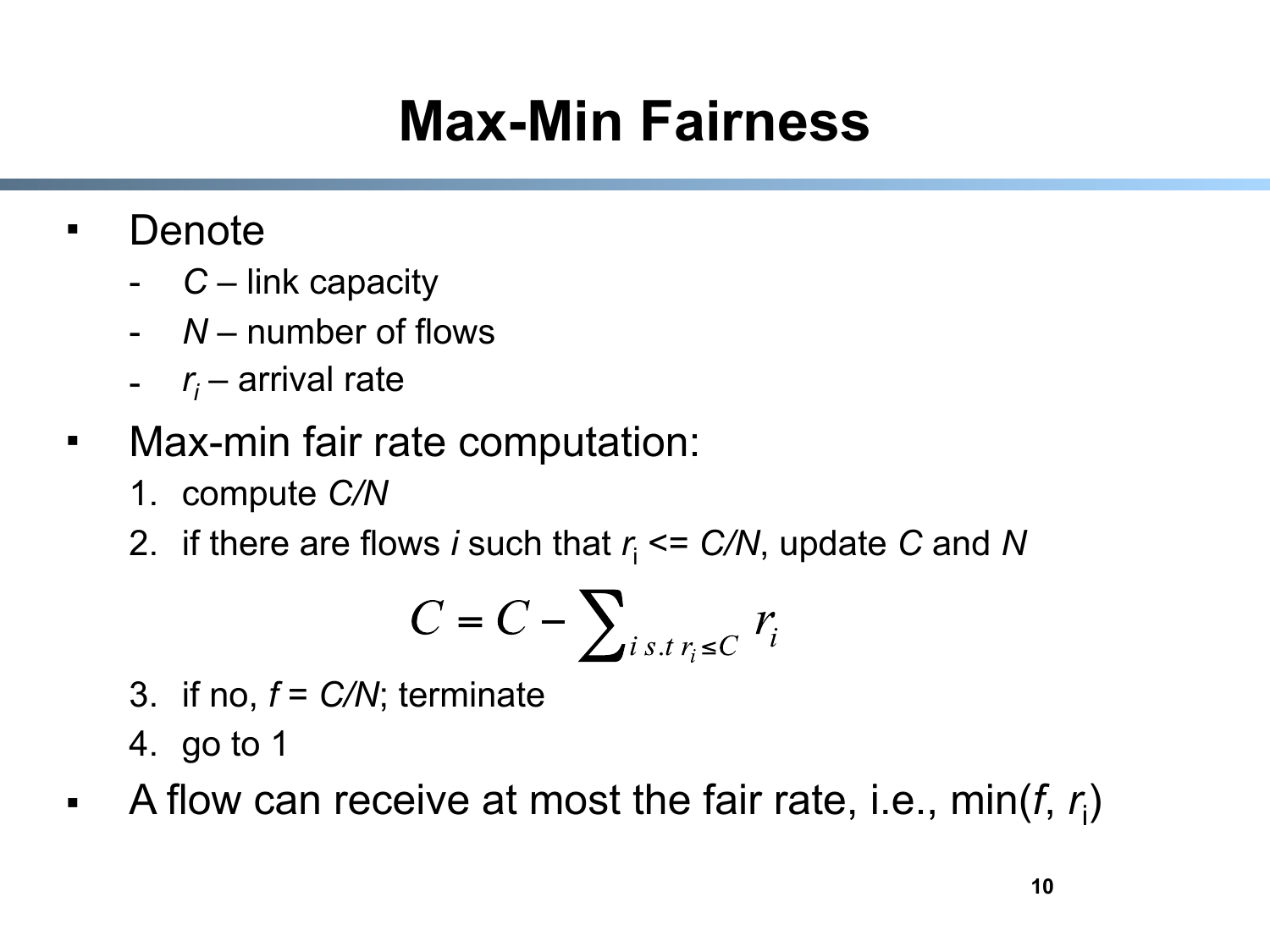#### **Example**

- $C = 10$ ;  $r_1 = 8$ ,  $r_2 = 6$ ,  $r_3 = 2$ ;  $N = 3$
- $\therefore$  *C*/3 = 3.33  $\rightarrow$  *C* = *C* r3 = 8; *N* = 2
- $C/2 = 4; f = 4$

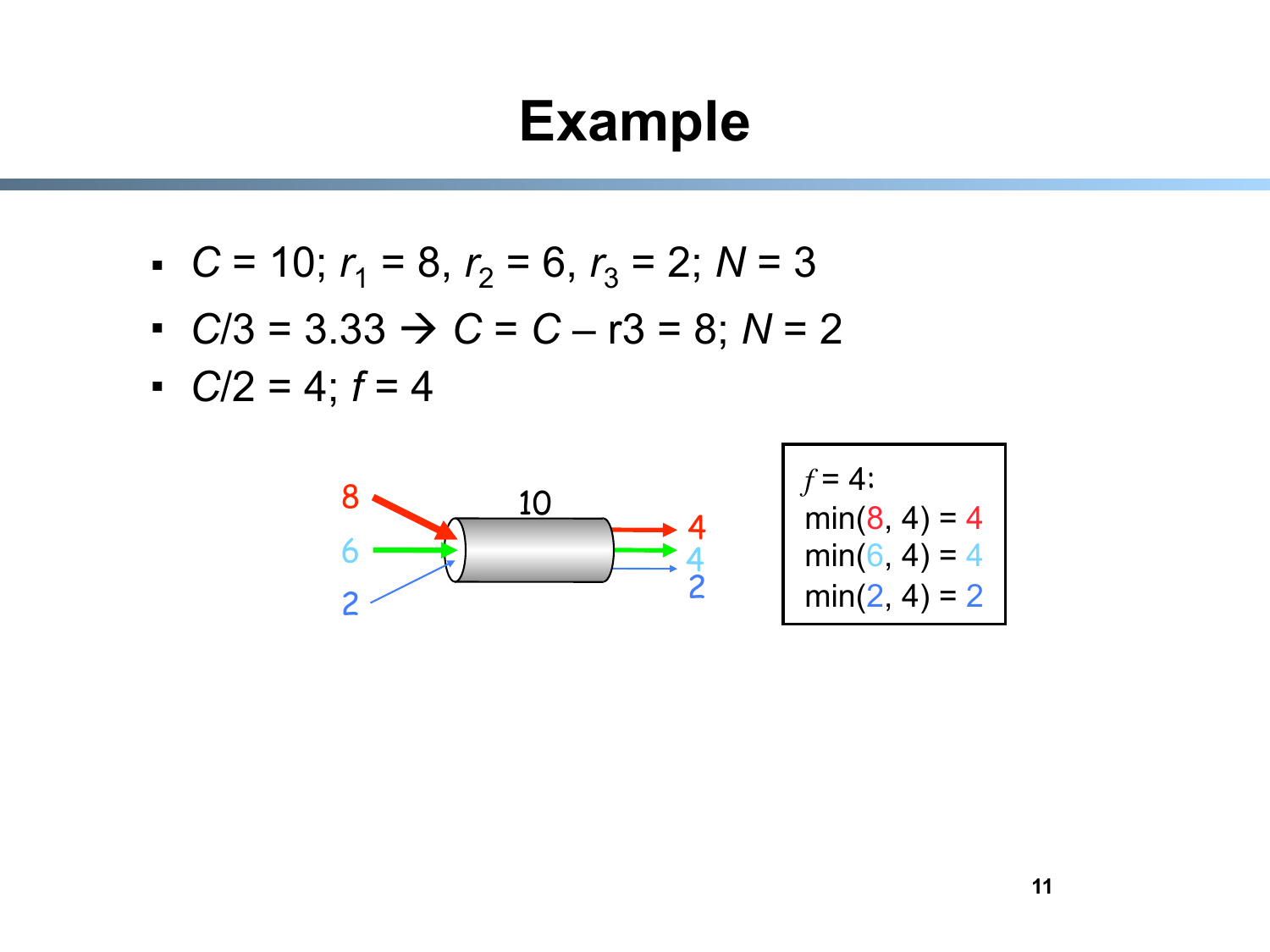#### **Alternate Way to Compute Fair Rate**

If link congested, compute *f* such that

$$
\sum_i \min(r_i, f) = C
$$



$$
f=4:\nmin(8, 4) = 4\nmin(6, 4) = 4\nmin(2, 4) = 2
$$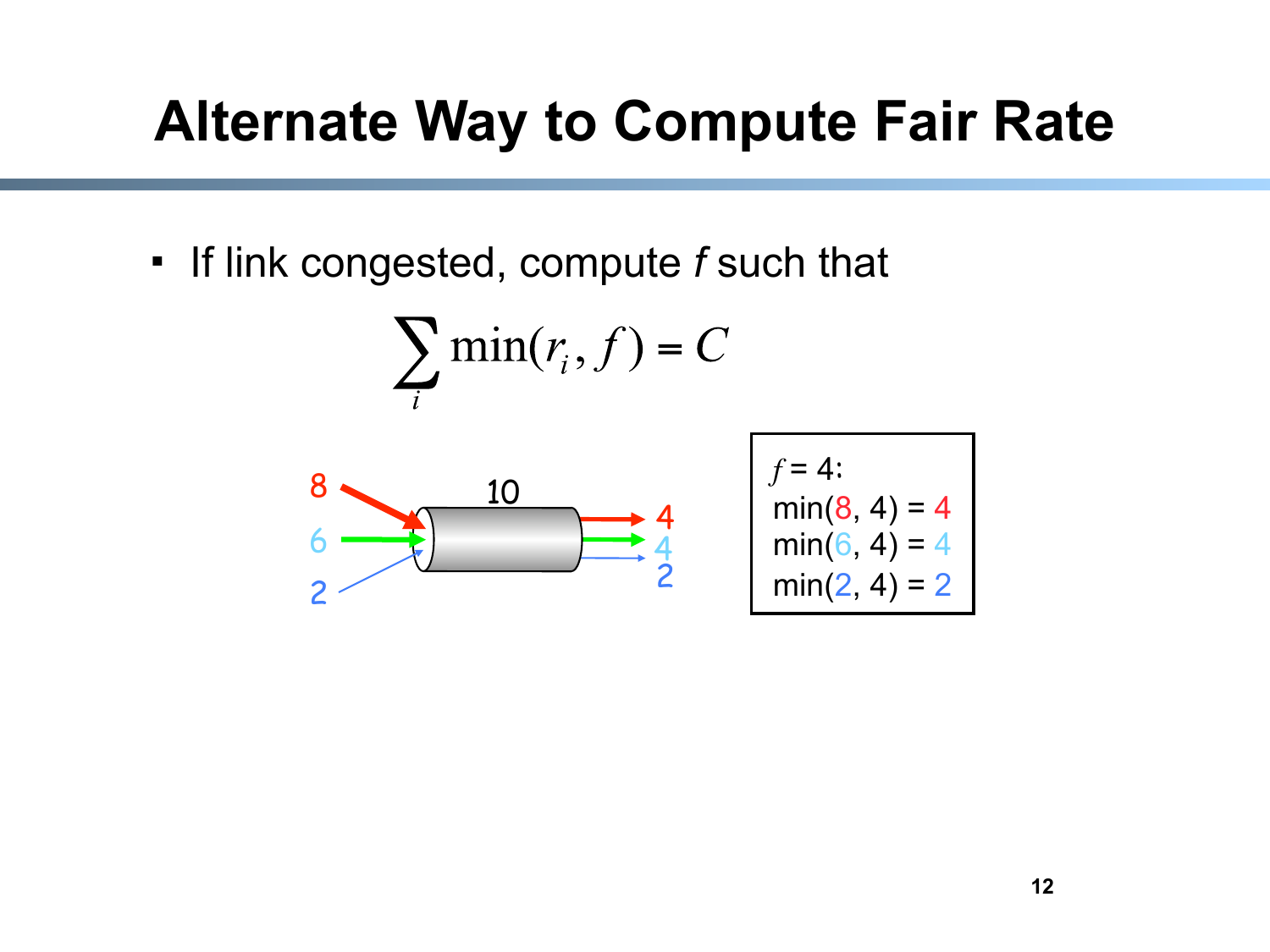## **Implementing Fair Queueing**

- What we just saw was bit-by-bit round robin
- Can't do it can't interrupt transfer of a packet (why not?)
- I Idea: serve packets in the order in which they would have finished transmission in the fluid flow system
- Strong guarantees
	- Each flow will receive exactly its max-min fair rate (+/- one packet size)
	- ...and exactly its fair per-packet delay (+/- one packet size)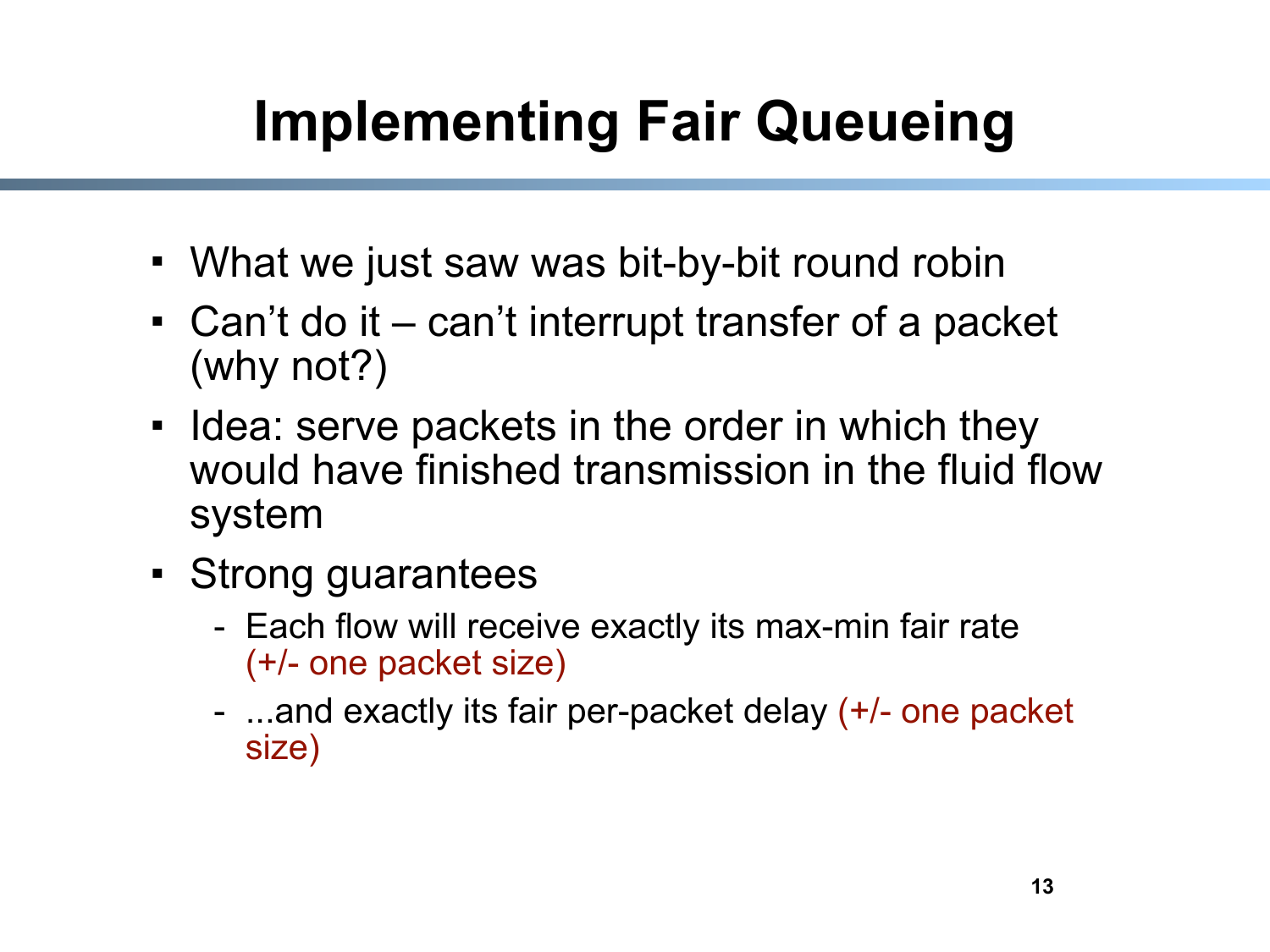#### **Example**

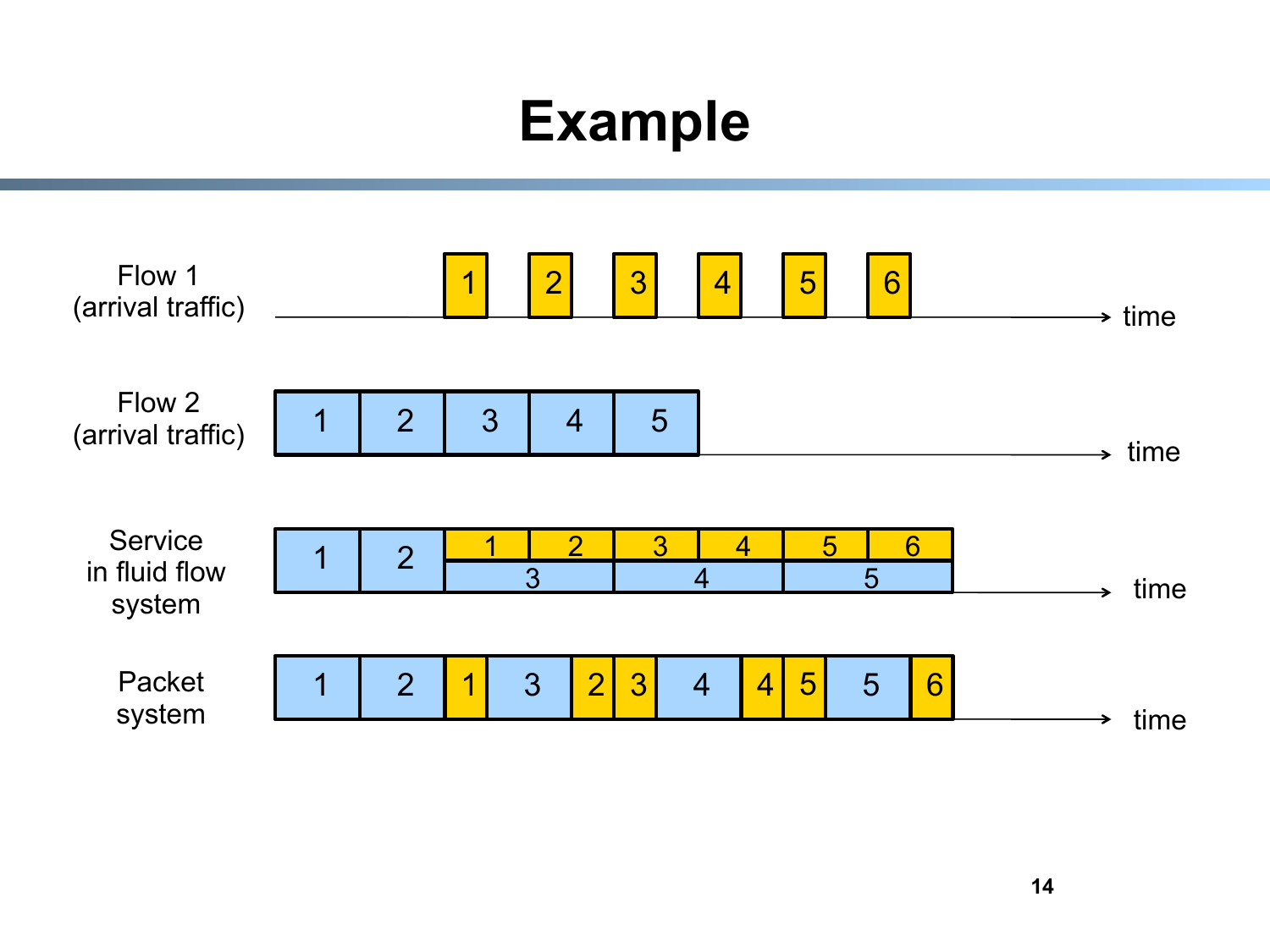#### **Guarantees**

- Translating fluid to discrete packet model doesn't actually involve a lot of combinatorics.
- Theorem: each packet P will finish transmission at or before its finish time in fluid flow model.
	- assuming (for now) all packets are in queue at time 0
- Proof:
	- Suppose the packet's finish time is T in fluid model
	- Fluid model: packets that have finished by  $T$  sum to  $\leq$ RT bits (possibly less: some packets may still be in progress) where R is link rate
	- Packet model: these will be sent in time  $\leq$  RT / R = T.
- So, why is the real guarantee (without assumption) only approximate (+/- one packet)?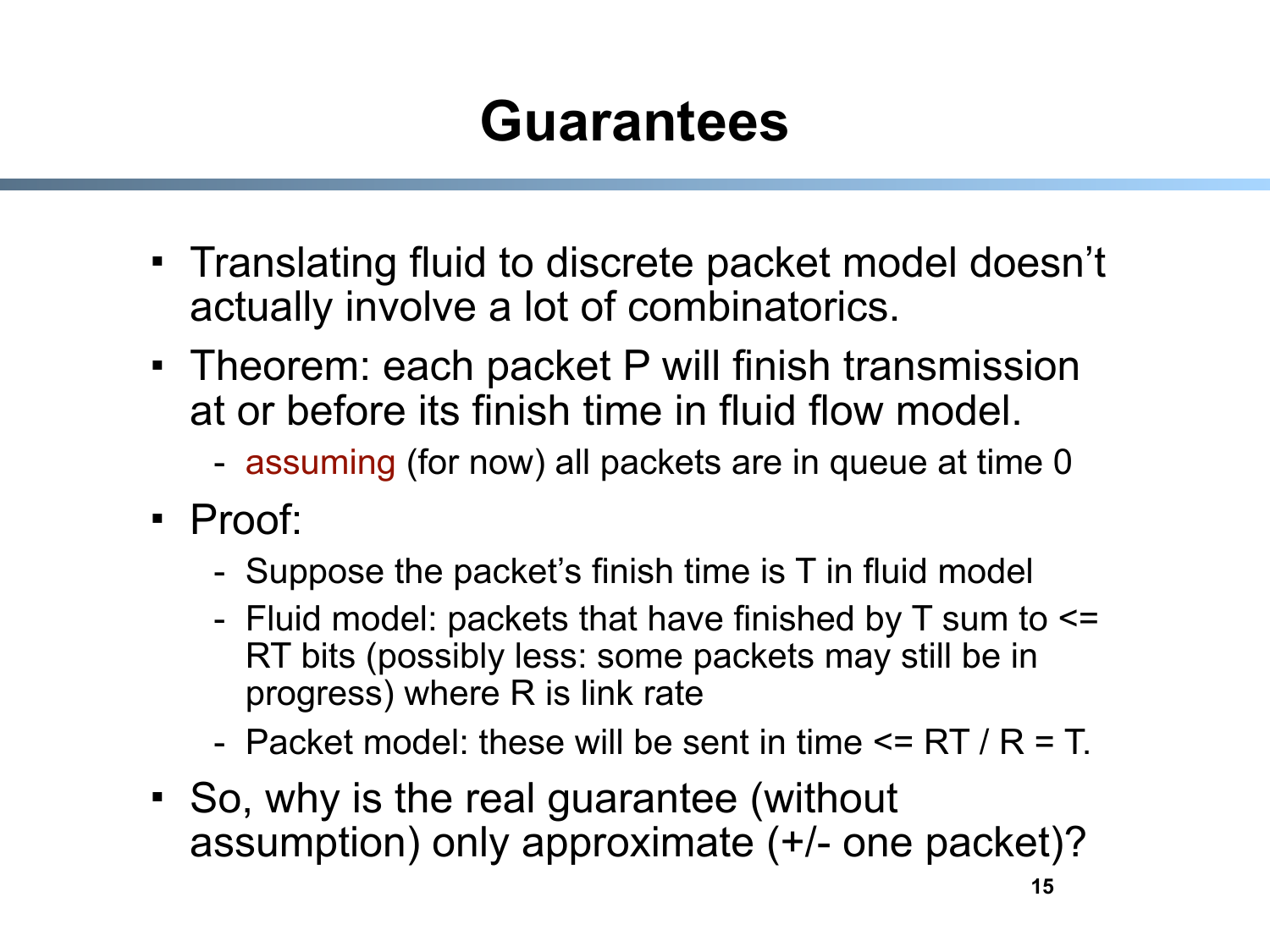## **Problem**

- Recall algorithm: "serve packets in the order in which they would have finished transmission in the fluid flow system"
- So, need to compute finish time of each packet in the fluid flow system
- ... but new packet arrival can change finish times of packets in the system (perhaps all packets!)
- Updating those times would be expensive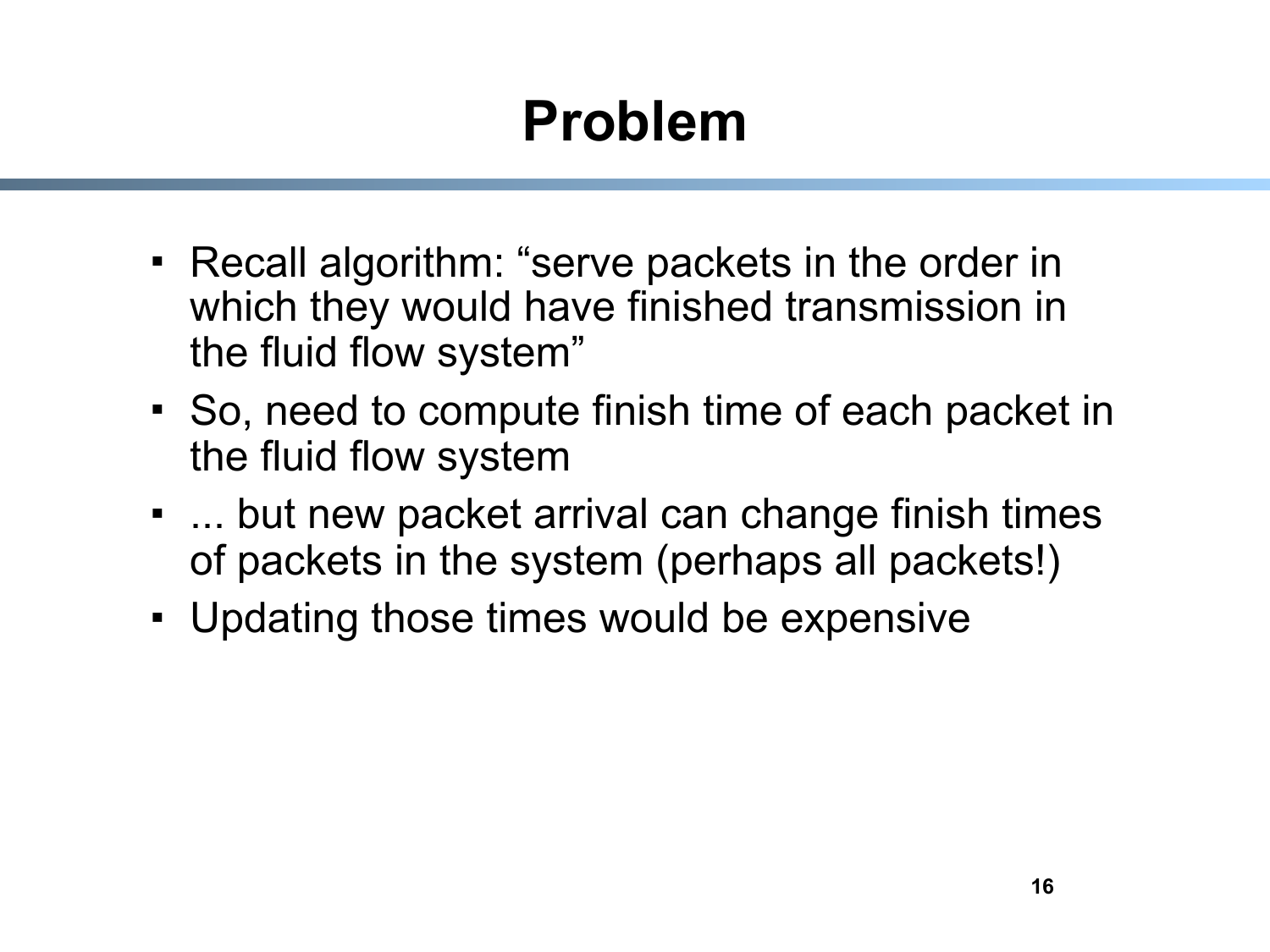## **Solution: Virtual Time**

- Key Observation: while the finish times of packets may change when a new packet arrives, the order in which packets finish doesn't!
	- Only the order is important for scheduling
- Solution: instead of the packet finish time maintain the number of rounds needed to send the remaining bits of the packet (virtual finishing time)
	- Virtual finishing time doesn't change upon packet arrival
- System virtual time index of the round in the bitby-bit round robin scheme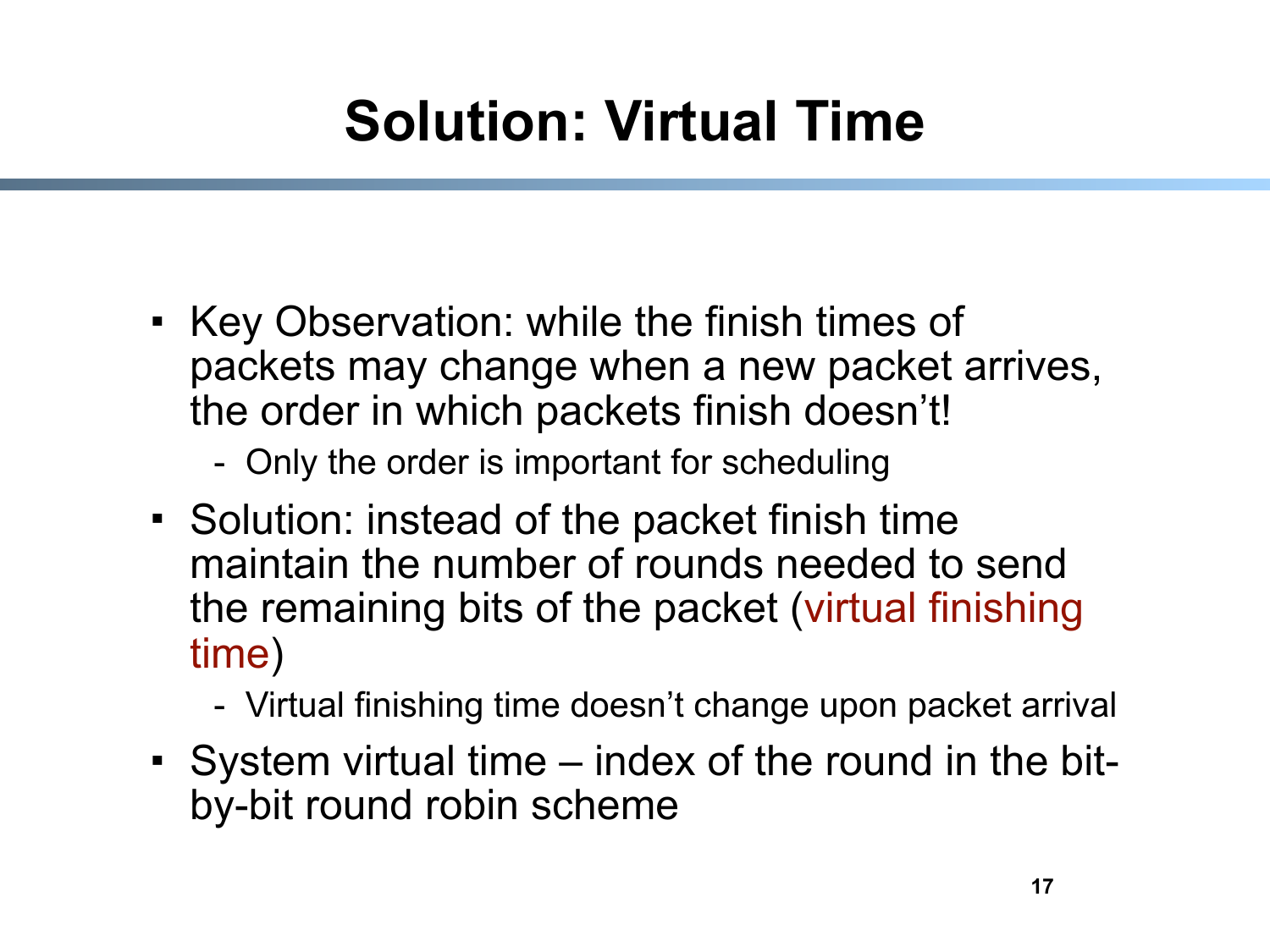## **System Virtual Time:** *V***(t)**

- Measure service, instead of time
- $\cdot$  V(t) slope rate at which every active flow receives service
	- *C* link capacity
	- *N*(t) number of active flows in fluid flow system at time t

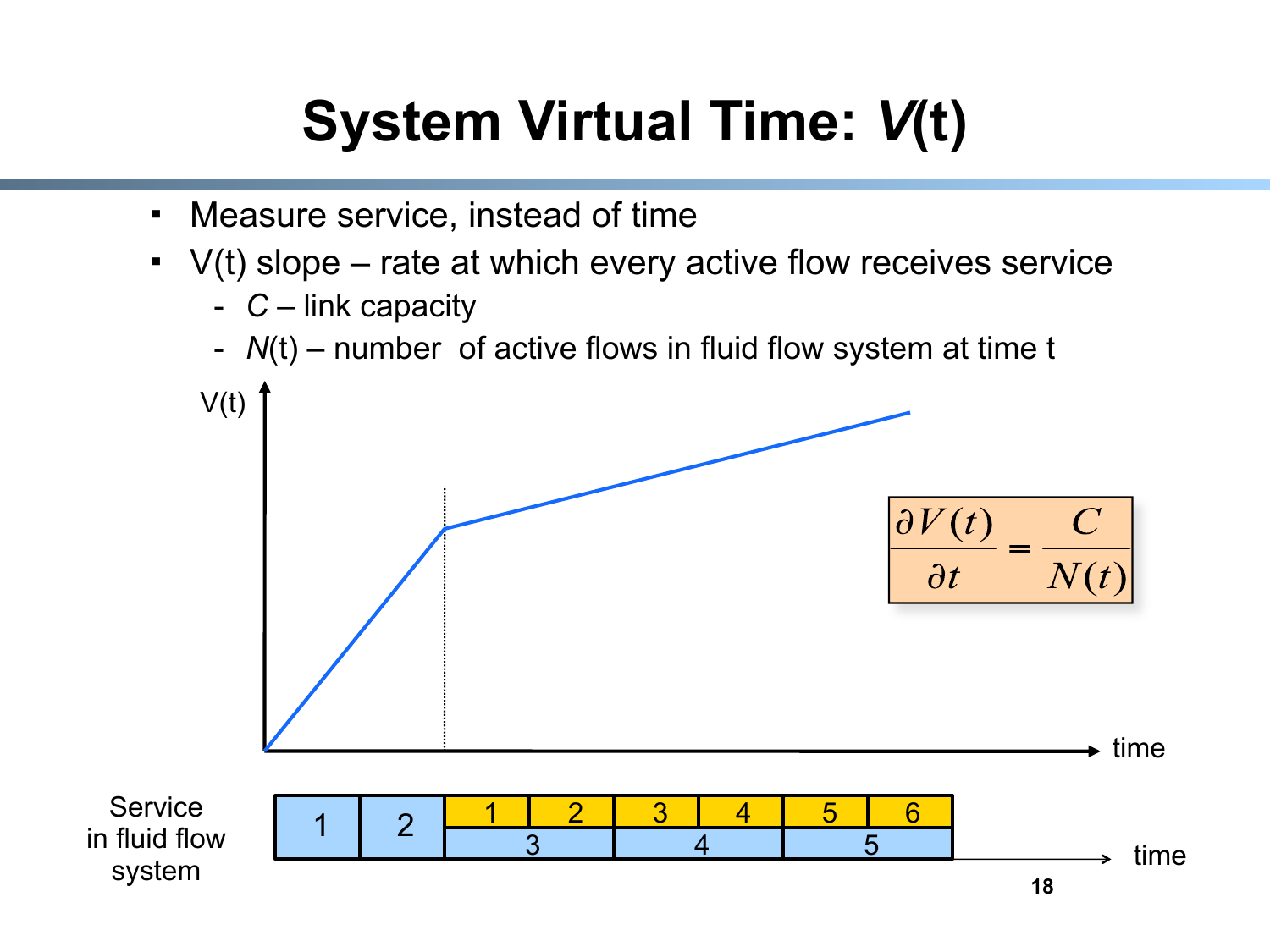## **Fair Queueing Implementation**

- Define
	- - finishing time of packet *k* of flow *i* (in system virtual time reference system)
	- $a_i^k$  arrival time of packet *k* of flow *i*
	- -length of packet *k* of flow *i*
- Virtual finishing time of packet *k+1* of flow *i* is

$$
F_i^{k+1} = \max(V(a_i^k), F_i^k) + L_i^{k+1}
$$

 Order packets by increasing virtual finishing time, and send them in that order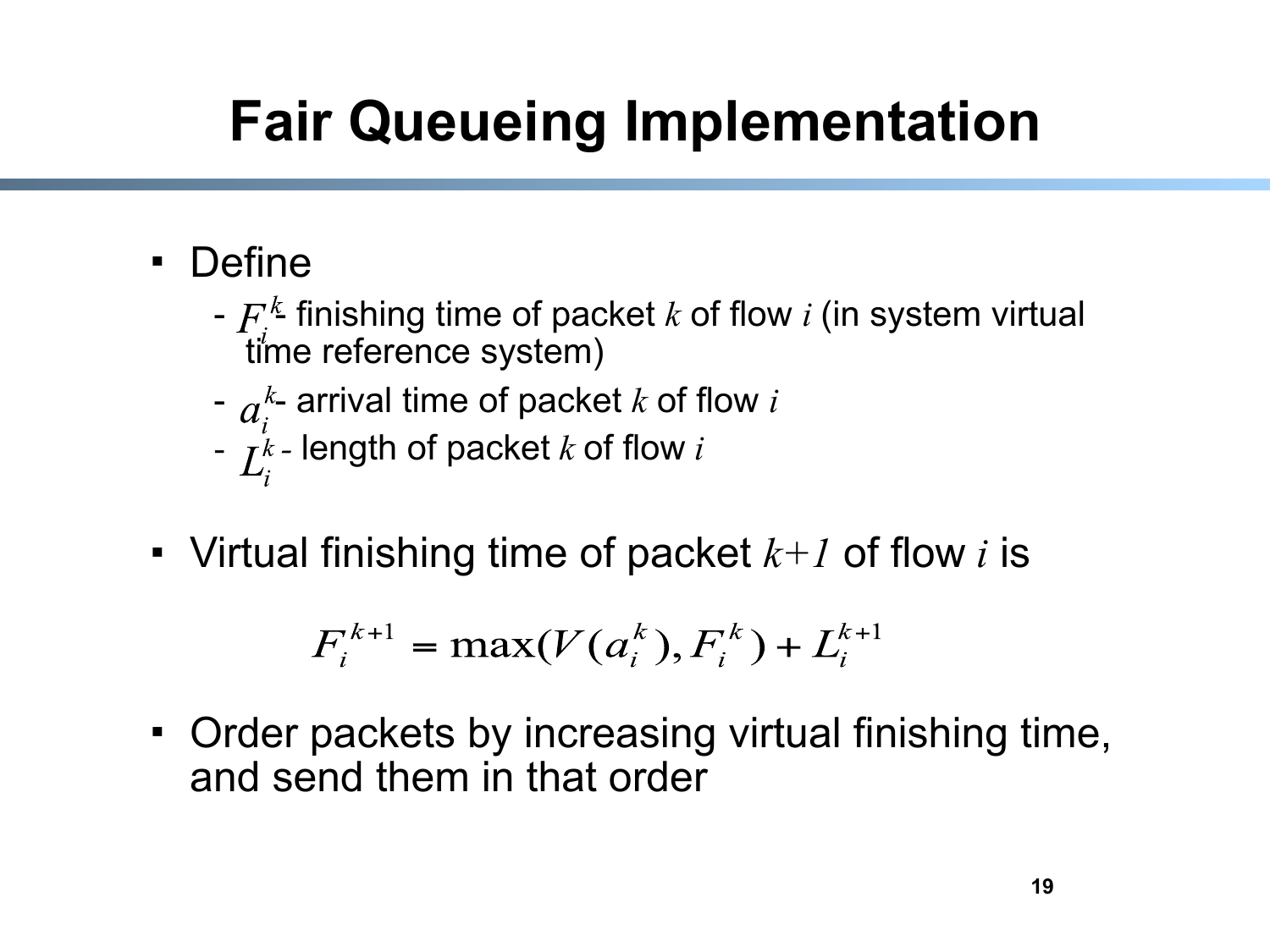## **"Weighted Fair Queueing" (WFQ)**

- What if we don't want exact fairness?
	- E.g.,: file servers
- Assign weight  $w_i$  to each flow  $i$
- And change virtual finishing time

$$
F_i^{k+1} = \max(V(a_i^k), F_i^k) + \frac{L_i^{k+1}}{w_i}
$$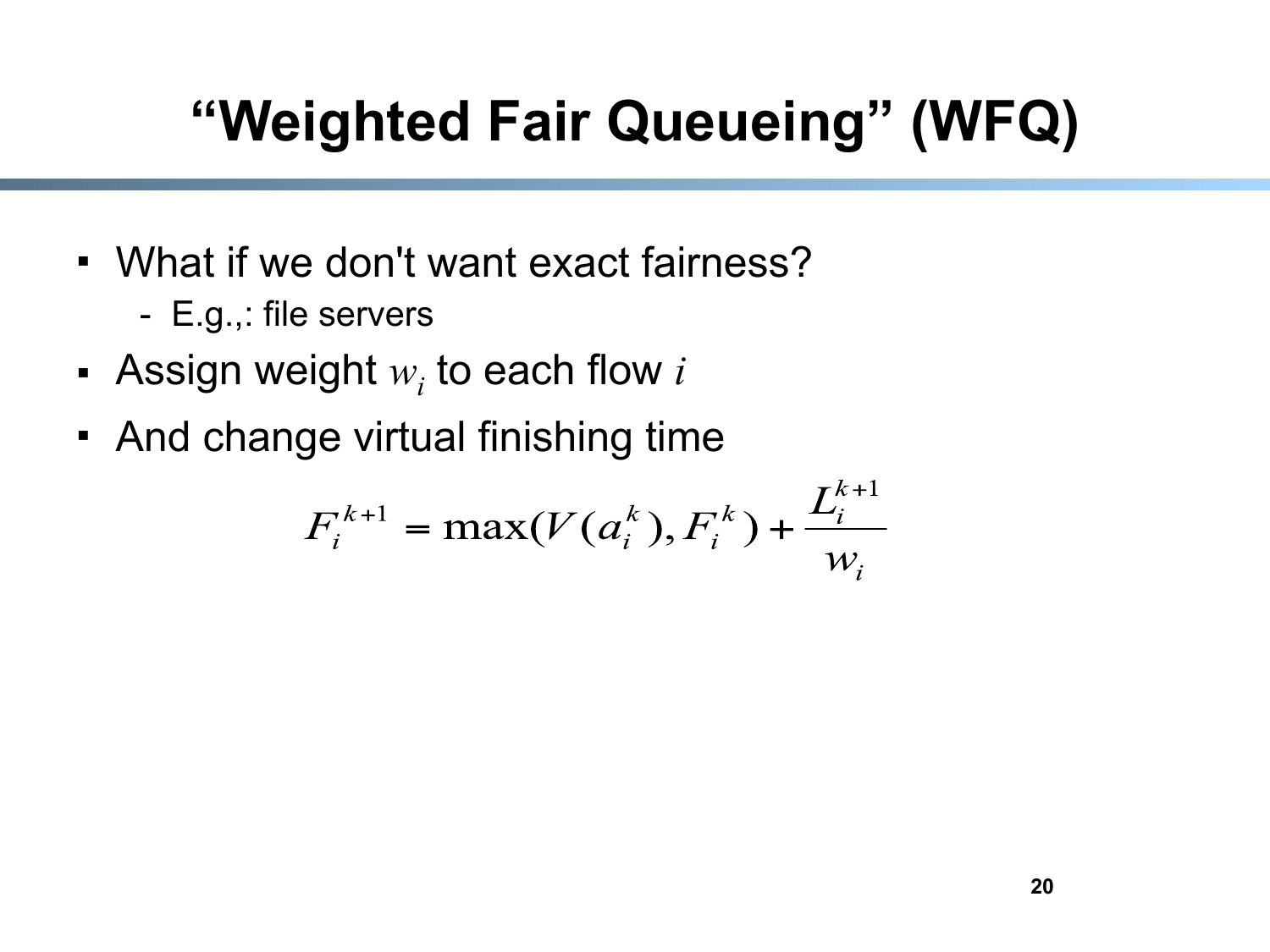#### **Simulation Example**

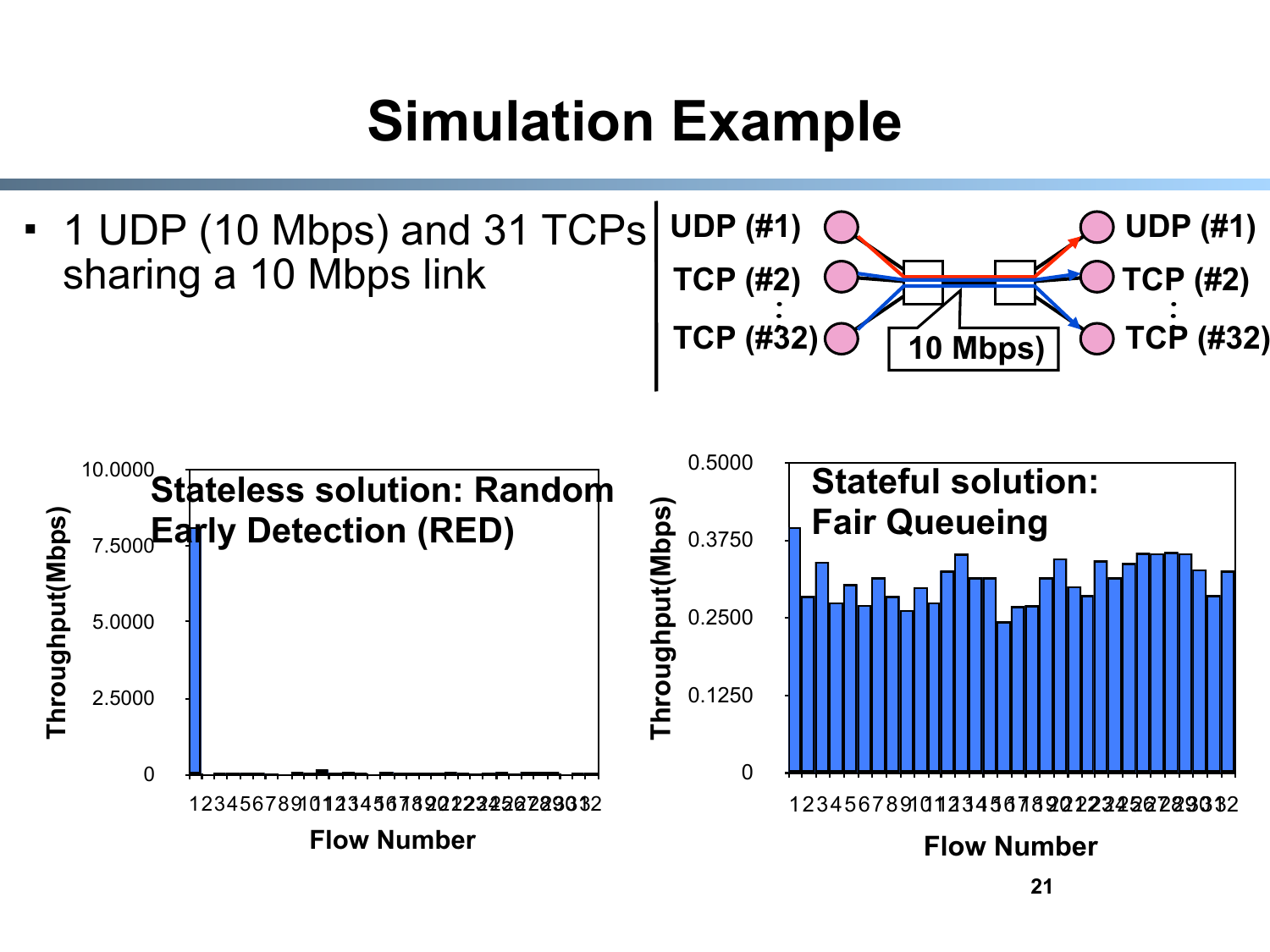## **Summary**

- FQ does not eliminate congestion; it just manages the congestion
- You need both end-host congestion control and router support for congestion control
	- End-host congestion control to adapt
	- Router congestion control to protect/isolate
- Don't forget buffer management: you still need to drop in case of congestion. Which packet's would you drop in FQ?
	- One possibility: packet from the longest queue